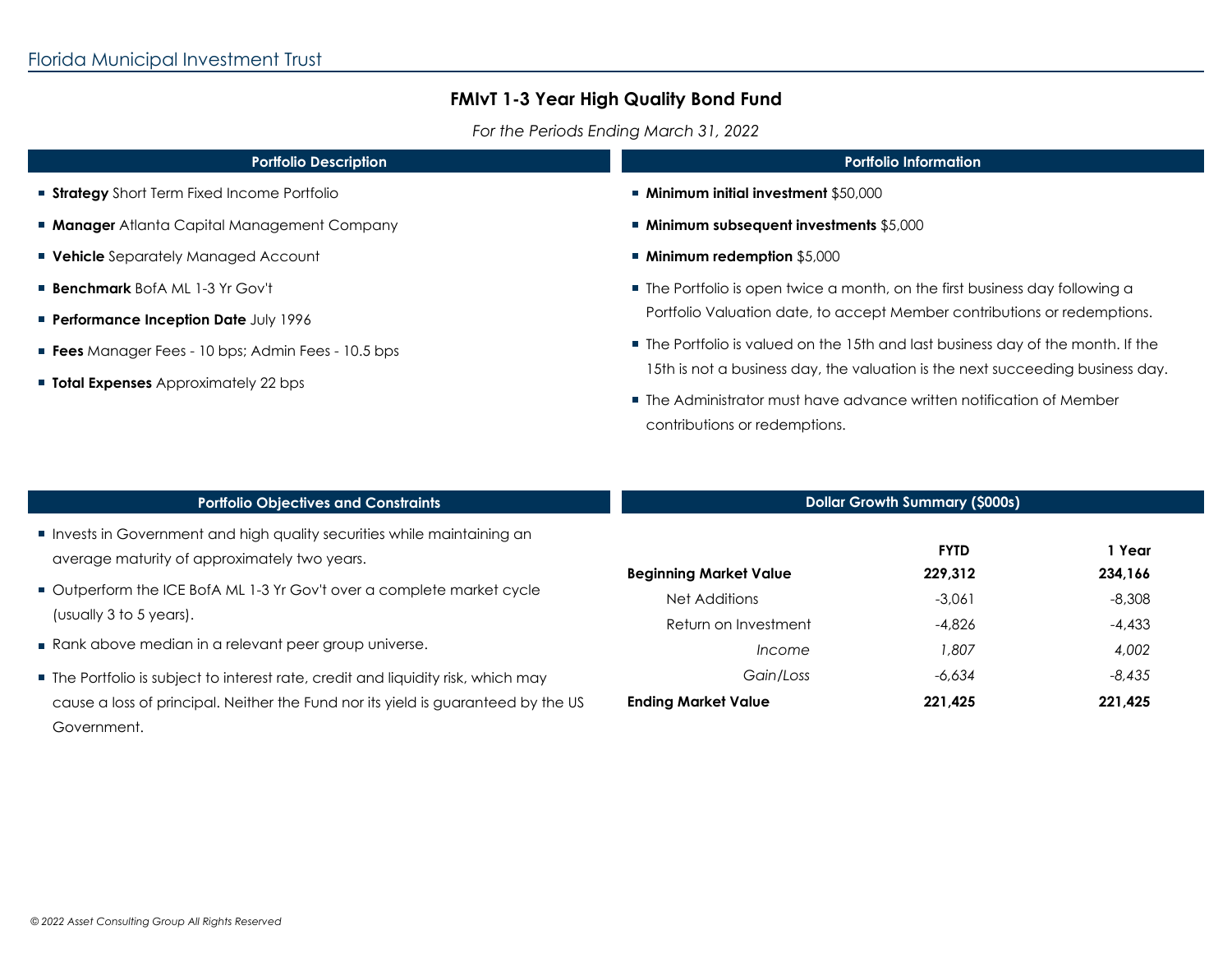### **FMIvT 1-3 Year High Quality Bond Fund**

*For the Periods Ending March 31, 2022*



#### **Quality Allocation**



*The Other sector consists of ABS, CMO, Convertibles, Municipals, Private Placements/144As and TIPS.*

**Sector Allocation**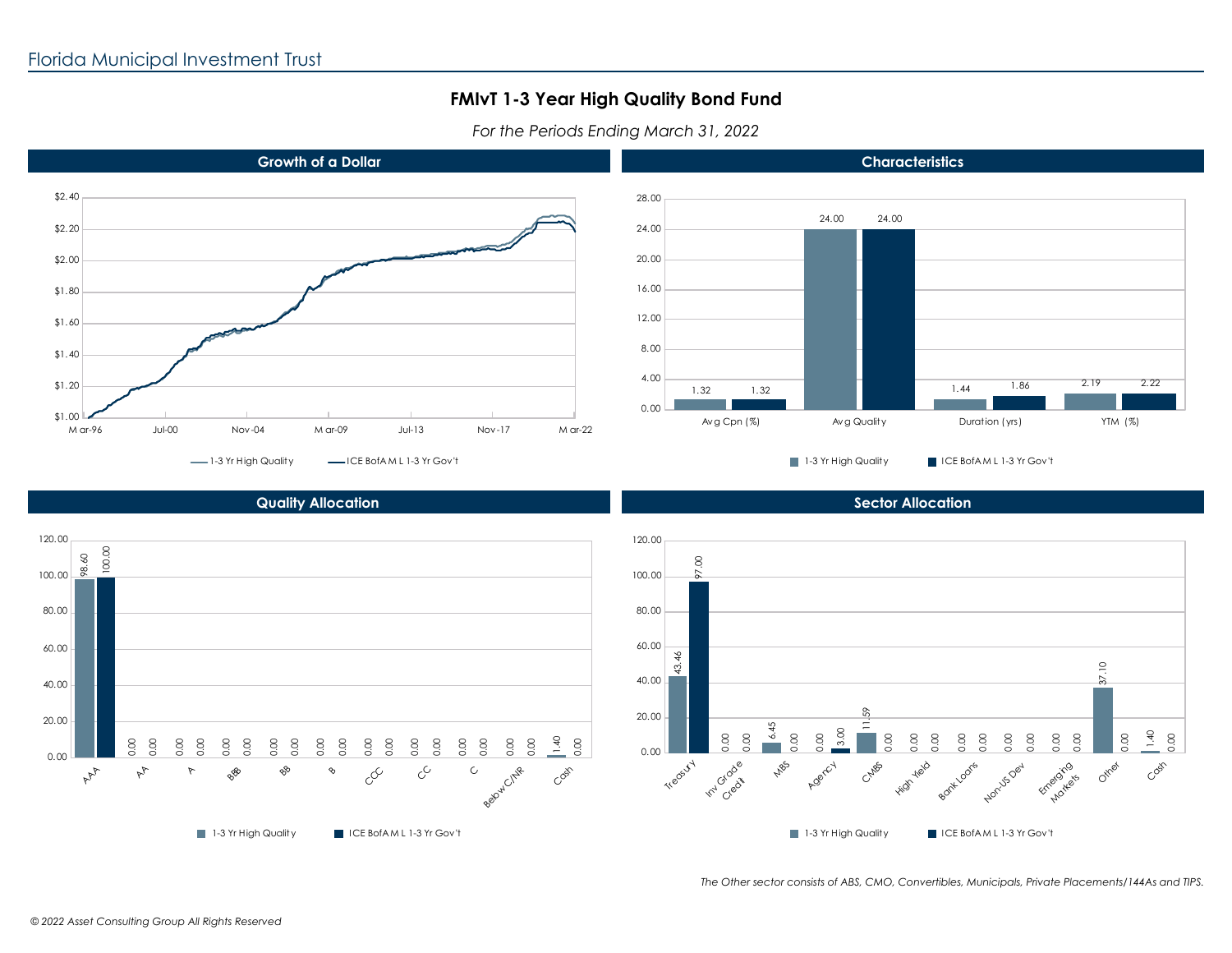# **FMIvT 1-3 Year High Quality Bond Fund**

*For the Periods Ending March 31, 2022*



*The rankings represent the portfolio's returns versus a peer universe. The rankings are on a scale of 1 to 100 with 1 being the best.*